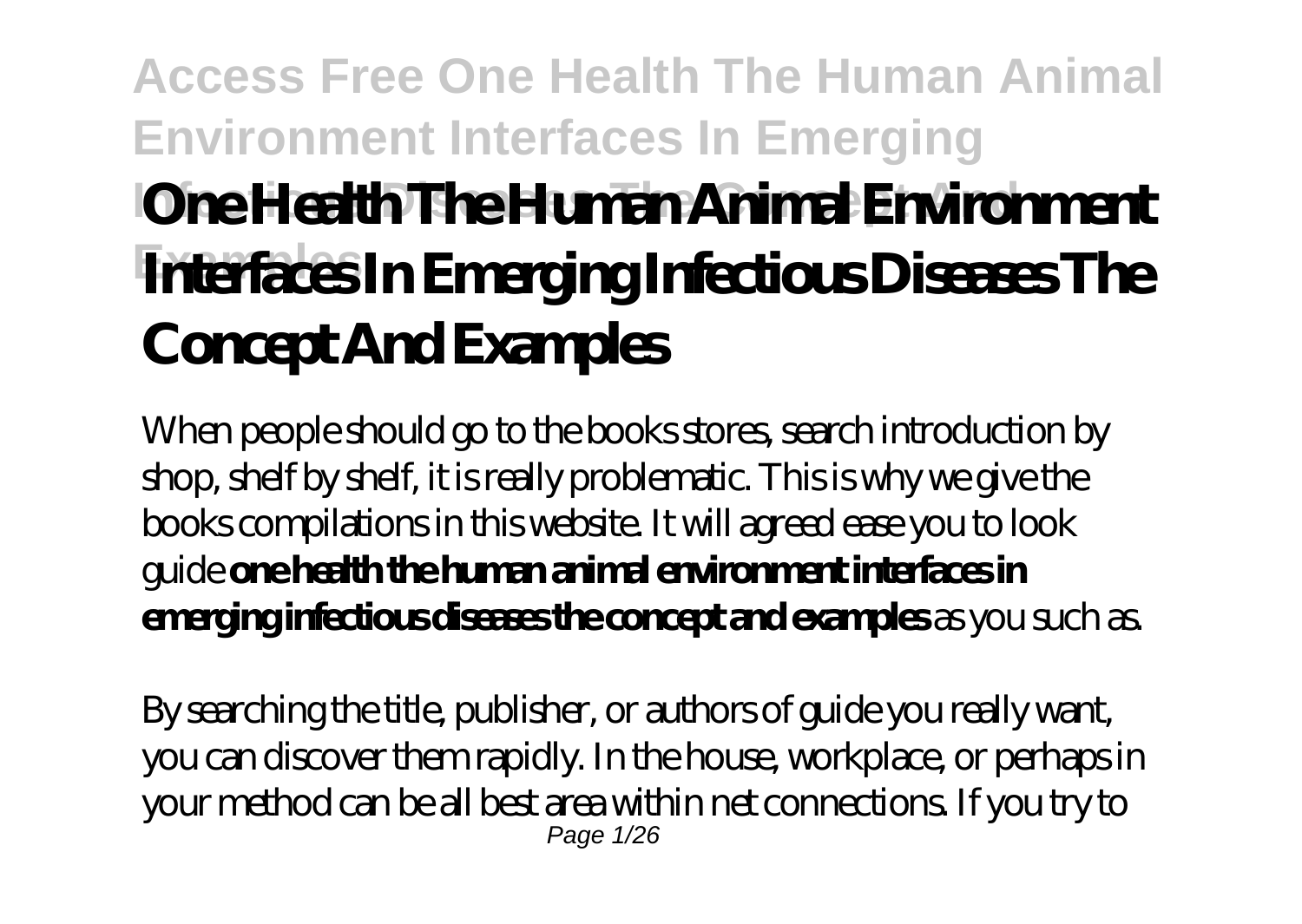**Access Free One Health The Human Animal Environment Interfaces In Emerging** download and install the one health the human animal environment **Examples** is enormously easy then, before currently we extend the colleague to interfaces in emerging infectious diseases the concept and examples, it purchase and create bargains to download and install one health the human animal environment interfaces in emerging infectious diseases the concept and examples for that reason simple!

One Health: Humans, Animals and the Environment**One Health Linking Human, Animal and Ecosystem Health** The One Health Movement; Animals, Environment, and Us | Ralph Richardson | TEDxICC *Nietzsche and The Human Animal: The Domesticated and The Strong The Human-Animal Bond | Susan Little | TEDxOStateU* One Health: Animals, Humans and the Environment, Part I *What is* Page 2/26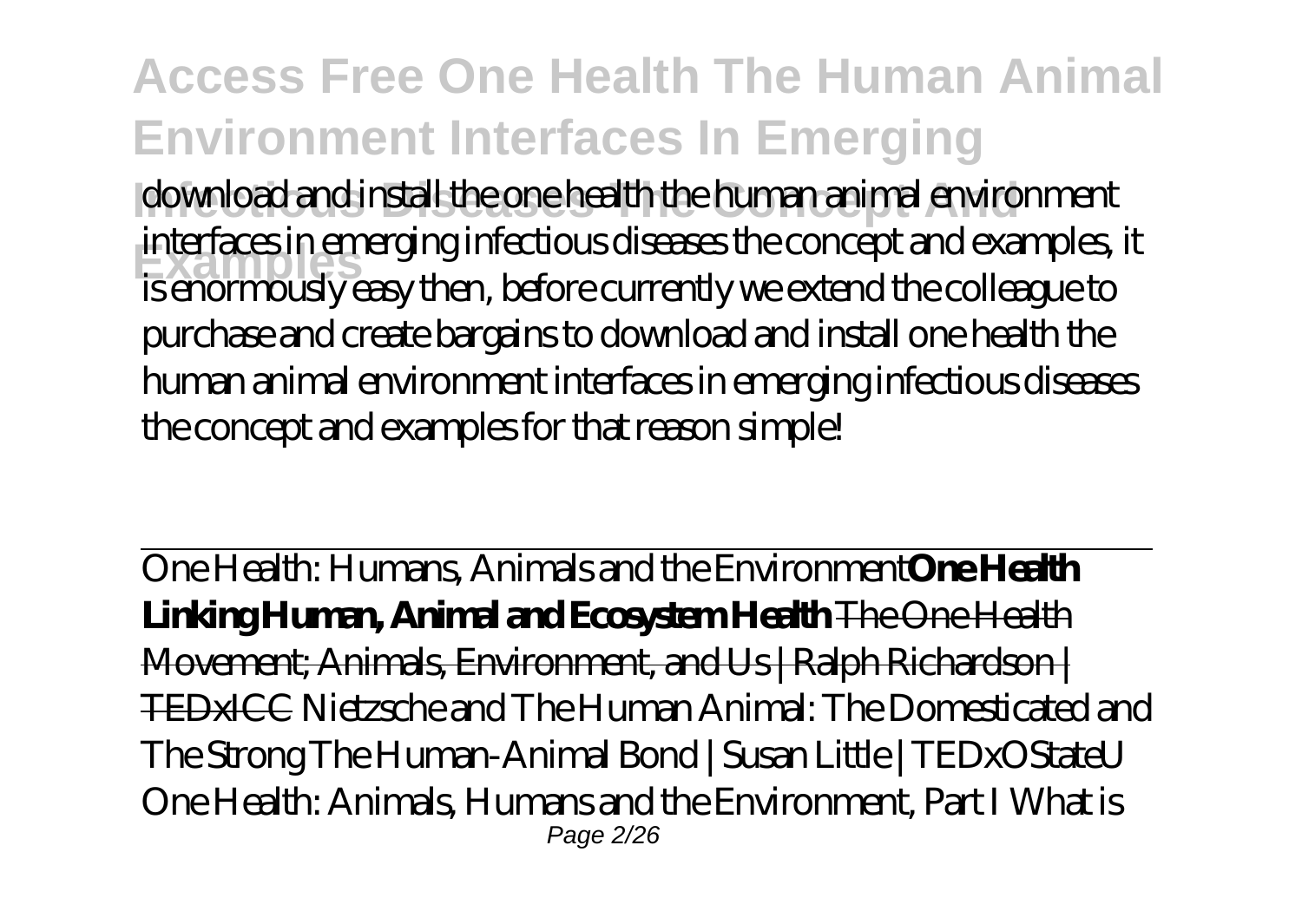**Access Free One Health The Human Animal Environment Interfaces In Emerging** *Ine Health? One Health Explained One Health: Animals, Humans* **Examples** The Body ONE HEALTH | Uniting Human, Animal, and and the Environment, Part II The Human Animal Ep. 1 - Language In Environmental Health How to Customize Without the Guilt with Kyndra Holley | The Keto Diet Podcast Ep 236 *How dogs love us | Dr. Gregory Berns | TEDxAtlanta* Are Humans Animals? - Biology Philosophy - LylesBrother *Veterinarian | What I do \u0026 how much I make | Part 1 | Khan Academy* THE ART OF WAR - FULL AudioBook by Sun Tzu (Sunzi) - Business \u0026 Strategy Audiobook | Audiobooks *Human Animal* Science Of Persuasion Do animals hold the key to your health? | Aysha Akhtar | TEDxFoggyBottomThe Human Zoo Science's Dirty Little Secret pt 1 of 4 [MIRROR]

The Ties that Bind: One Health | Sharon Deem | Page 3/26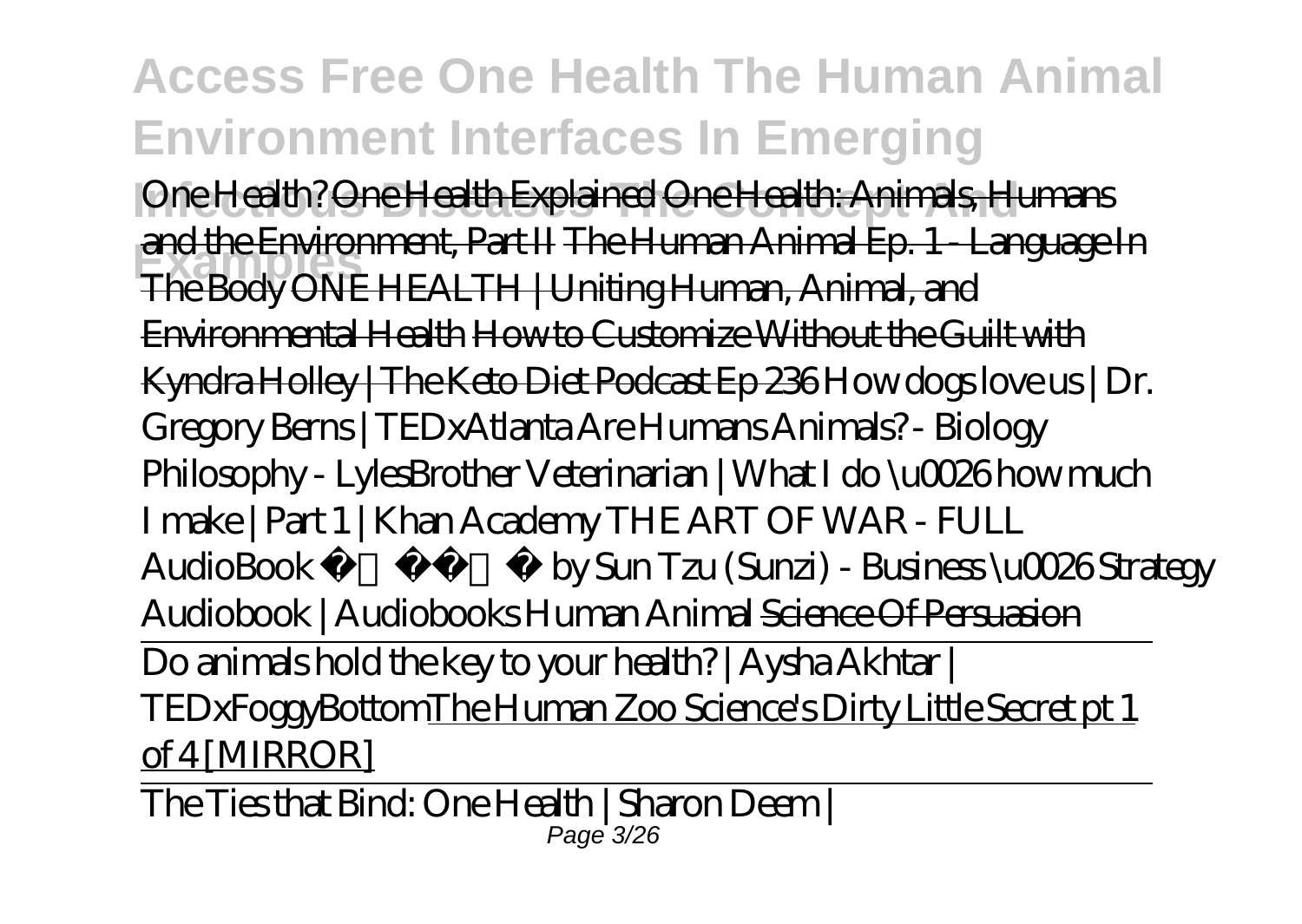**Access Free One Health The Human Animal Environment Interfaces In Emerging Infectious Diseases The Concept And** TEDxGatewayArchSalon*IMMUNE SYSTEM: Strengthen Yours with* **Examples** with Uncertainty - Fred Provenza, PhD (Oct 2020) *HOW TO This - Dr DiNicolantonio* Animal Inner Wisdom Part 3: Grappling *ANALYZE PEOPLE ON SIGHT - FULL AudioBook - Human Analysis, Psychology, Body Language* **One Health: From Concept to Action** Climate Webinar: One Health - The Dynamics of the Human-Animal Interface *One World, One Health Recruiting! Microbiome \u0026 Bioresource Research opportunities for PhDs/Postdocs at Monash Malaysia* One Health The Human Animal The One Health approach acknowledges the interconnectedness of human, animal, and ecosystem health. In 2004, the Wildlife Conservation Society (WCS) brought together stakeholders in global health ...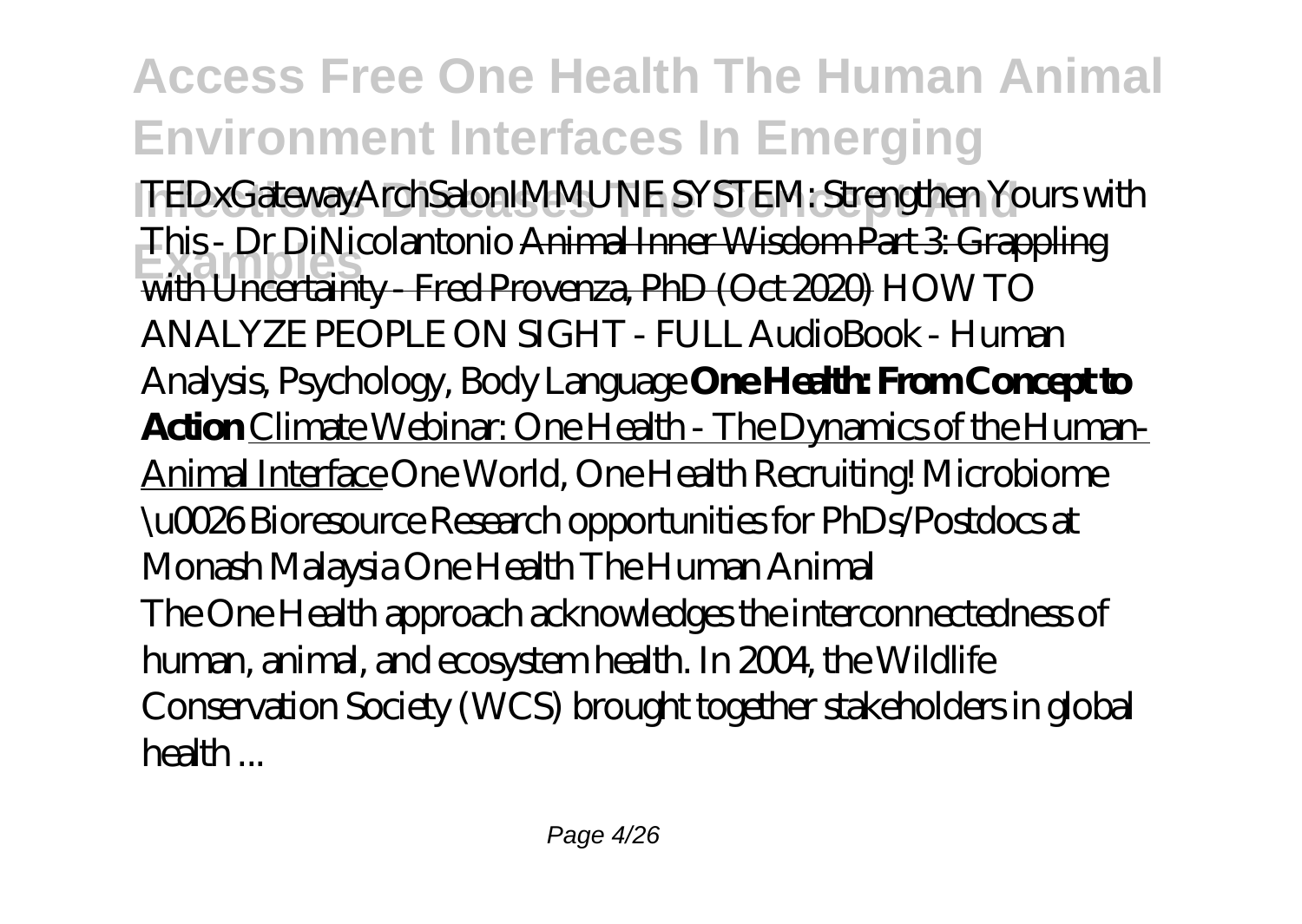**Access Free One Health The Human Animal Environment Interfaces In Emerging** One Health: A necessary blend of biodiversity and human ... **Examples** Emerging Infectious Diseases: Food Safety and Security, and Buy One Health: The Human-Animal-Environment Interfaces in International and National Plans ... Topics in Microbiology and Immunology) Softcover reprint of the original 1st ed. 2013 by Mackenzie, John S., Jeggo, Martyn, Daszak, Peter, Richt, Juergen A. (ISBN: 9783662523544) from Amazon's Book Store.

One Health: The Human-Animal-Environment Interfaces in ... Protecting "One Health" The "One Health" concept was introduced at the beginning of the 2000s. In a few words, it summarised an idea that had been known for more than a century; that human health and animal health are interdependent and bound to the health of the ecosystems in which they exist. Page 5/26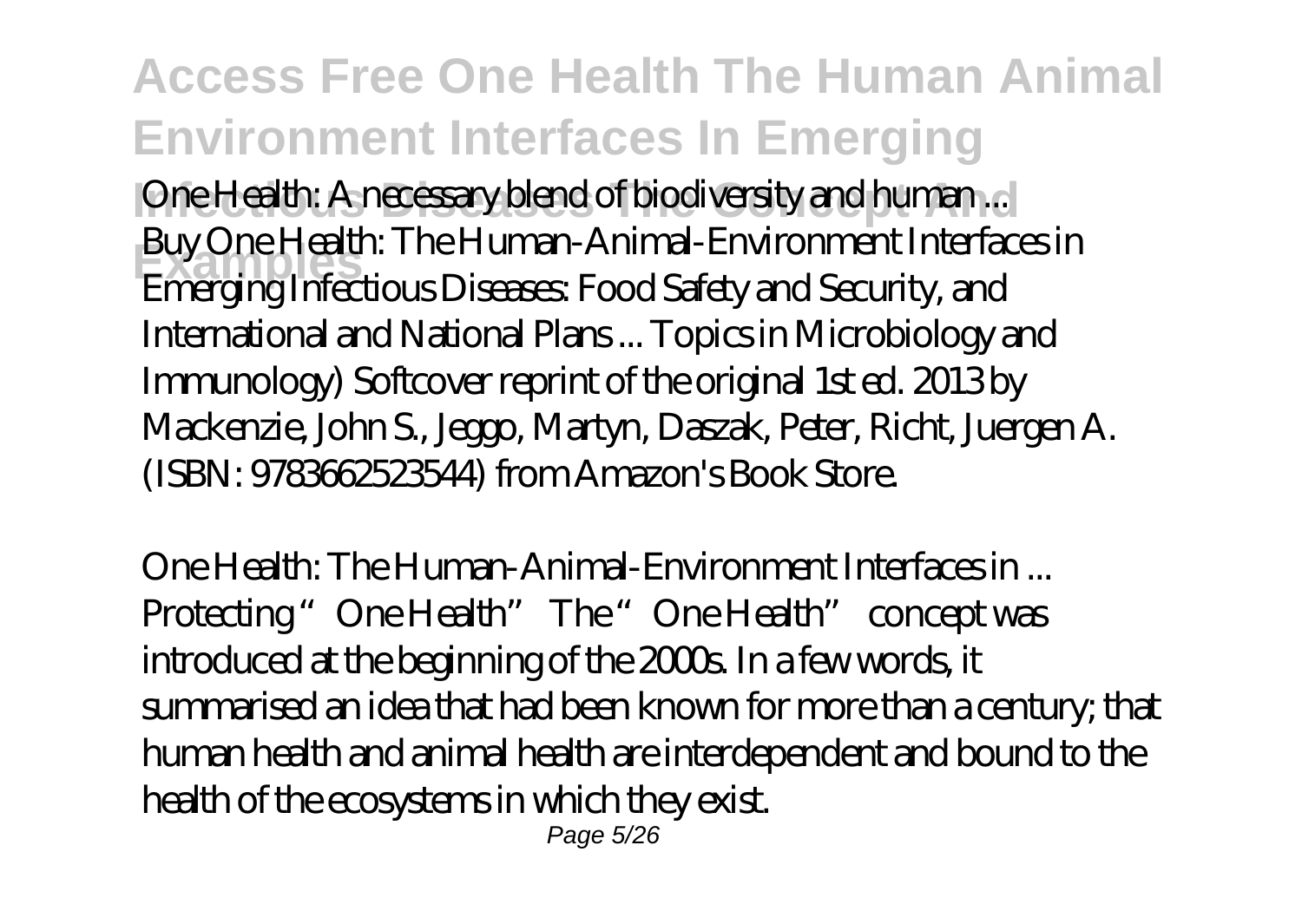**Access Free One Health The Human Animal Environment Interfaces In Emerging Infectious Diseases The Concept And Examples** OneHealth: OIE - World Organisation for Animal Health One Health is an emerging concept that aims to bring together human, animal, and environmental health. Achieving harmonized approaches for disease detection and prevention is difficult because traditional boundaries of medical and veterinary practice must be crossed. In the 19th and early 20th centuries this was not the case—then researchers like Louis Pasteur and Robert Koch and physicians like William Osler and Rudolph Virchow crossed the boundaries between animal and human health.

One Health: The Human-Animal-Environment Interfaces in ... The UK One Health Coordination Group (UKOHCG) has elected multi-disciplined human and animal health nurse, Helen Ballantyne as Page 6/26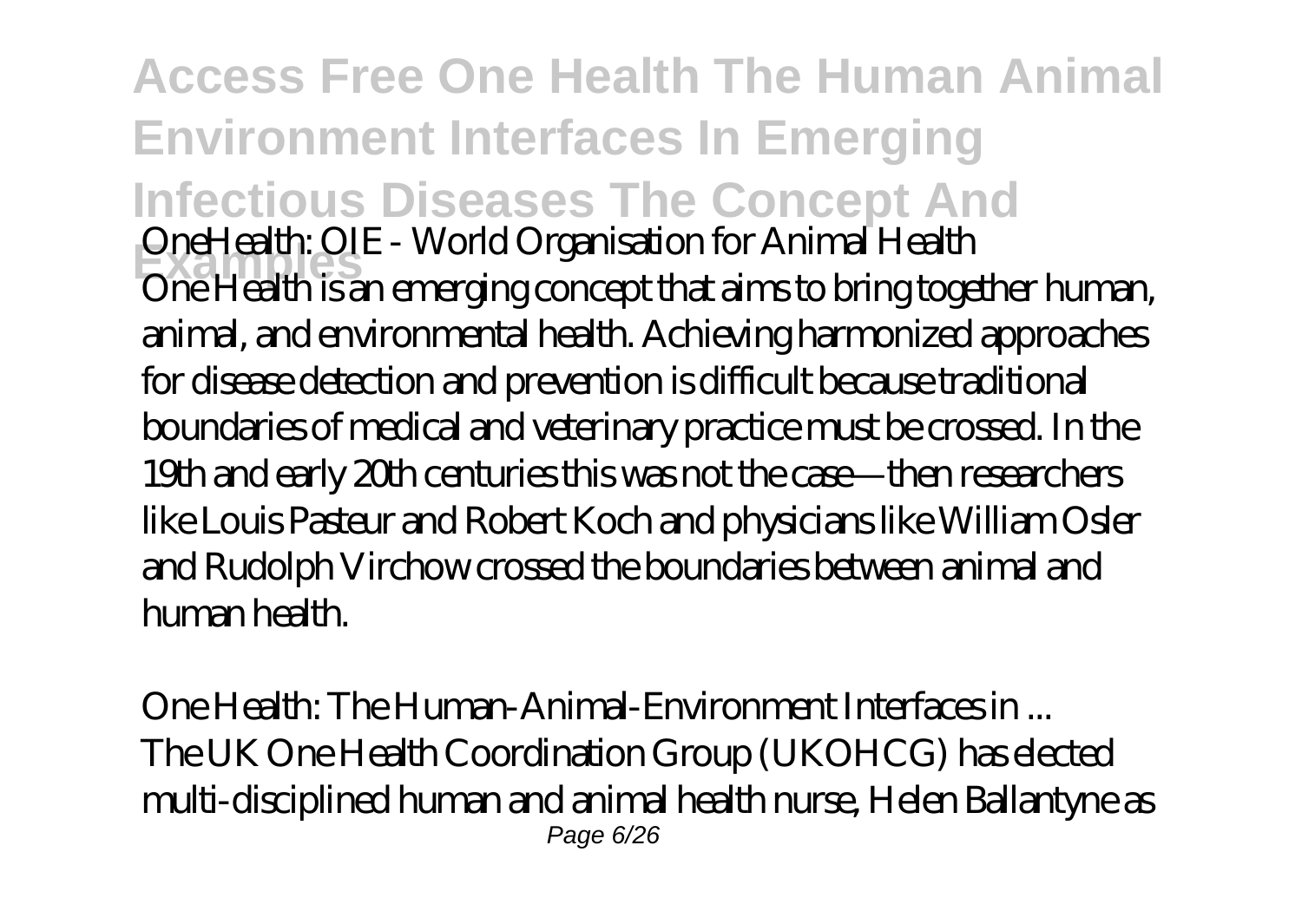**Access Free One Health The Human Animal Environment Interfaces In Emerging** its new chair for 2020/2021. Helen, who currently works as a Clinical **Examples** worked as a veterinary nurse, stepped ... Nurse Specialist for Living Kidney Donation and also trained and

Human and animal nursing champion to chair UK One Health ... Most veterinarians contribute, directly or indirectly, to public health goals and outcomes. The One Health approach acknowledges that population health is dependent on the biological interactions between animal and human diseases in a social and ecological environment. Humans and animals interact with high frequency in a globalized world.

A One Health approach can benefit humans, animals and the ... Improving Human and Animal Health We understand "One Page 7/26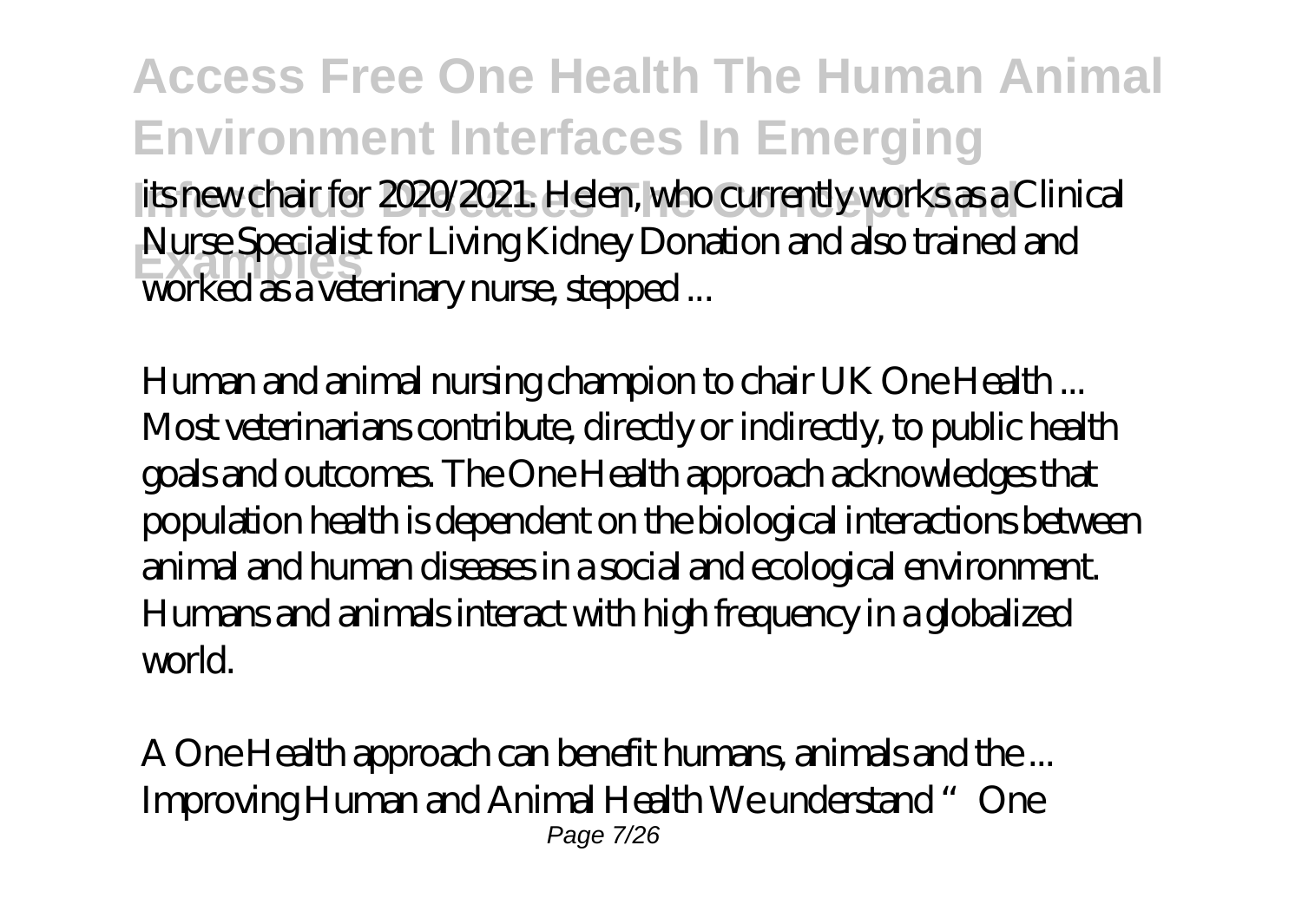**Access Free One Health The Human Animal Environment Interfaces In Emerging Infection 2015** Health" as the added value of closer cooperation of human and **Examples** financial savings and better environmental services. From a "One animal health in terms of better health of humans and animals, Health" ethical point of view animals should not suffer for the benefit of better human health.

#### One Health - Swiss TPH

One Health is at the intersection of human health, animal health, and environmental health. One Health is "the collaborative efforts of multiple disciplines working locally, nationally, and globally, to attain optimal health for people, animals and our environment", as defined by the One Health Initiative Task Force (OHITF).

One Health - Wikipedia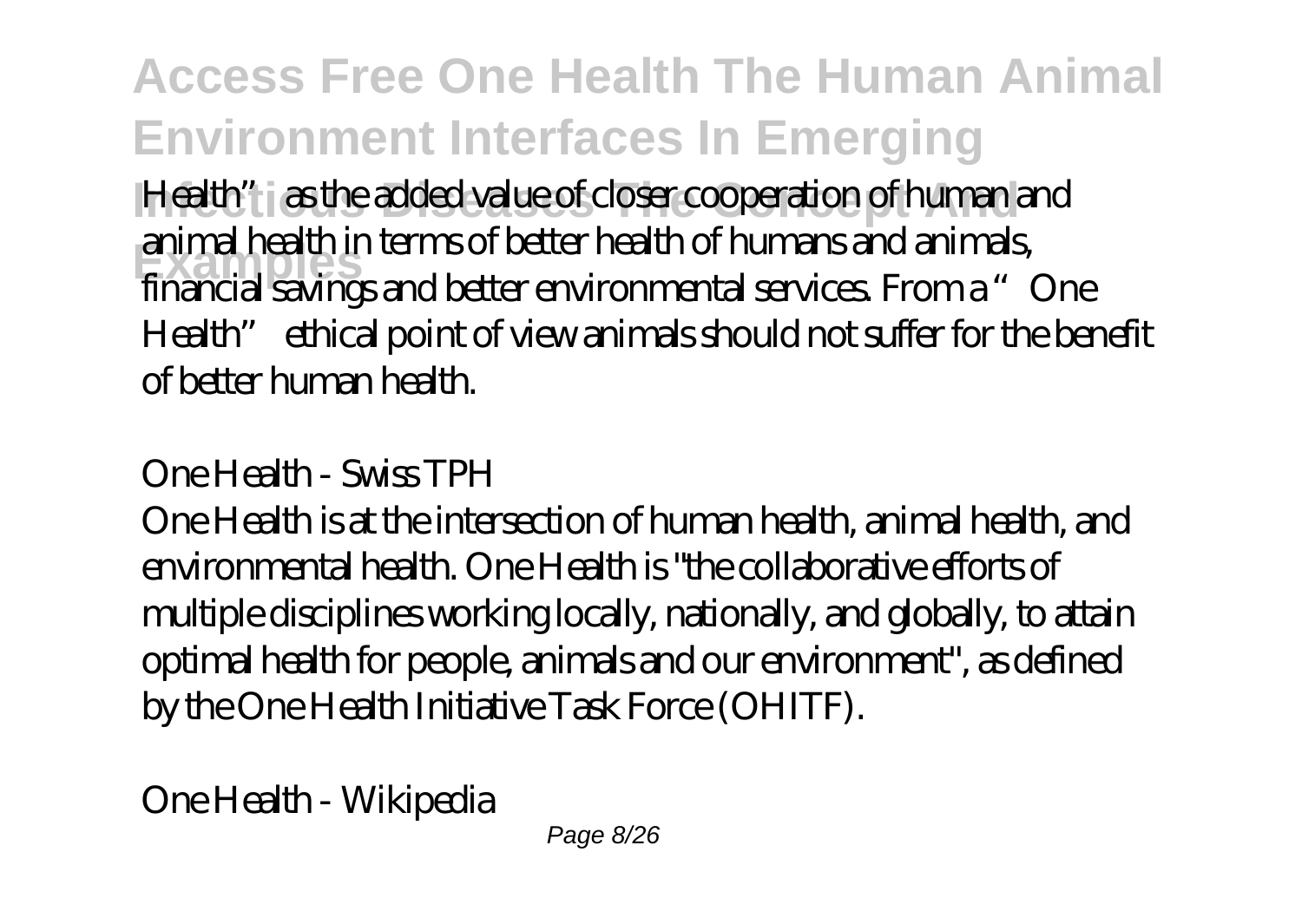The One Health approach recognises the relationship between health **Examples** become an important focus in both medical and veterinary science. It and disease at the human, animal and environment interfaces and has promotes a "whole of society" treatment of health hazards and a systemic change of perspective in the management of risk.

One Health: ecosystems, humans and animals Professionals in human health (doctors, nurses, public health practitioners, epidemiologists), animal health (veterinarians, paraprofessionals, agricultural workers), environment (ecologists, wildlife experts), and other areas of expertise need to communicate, collaborate on, and coordinate activities. Other relevant players in a One Health approach could include law enforcement, policymakers ...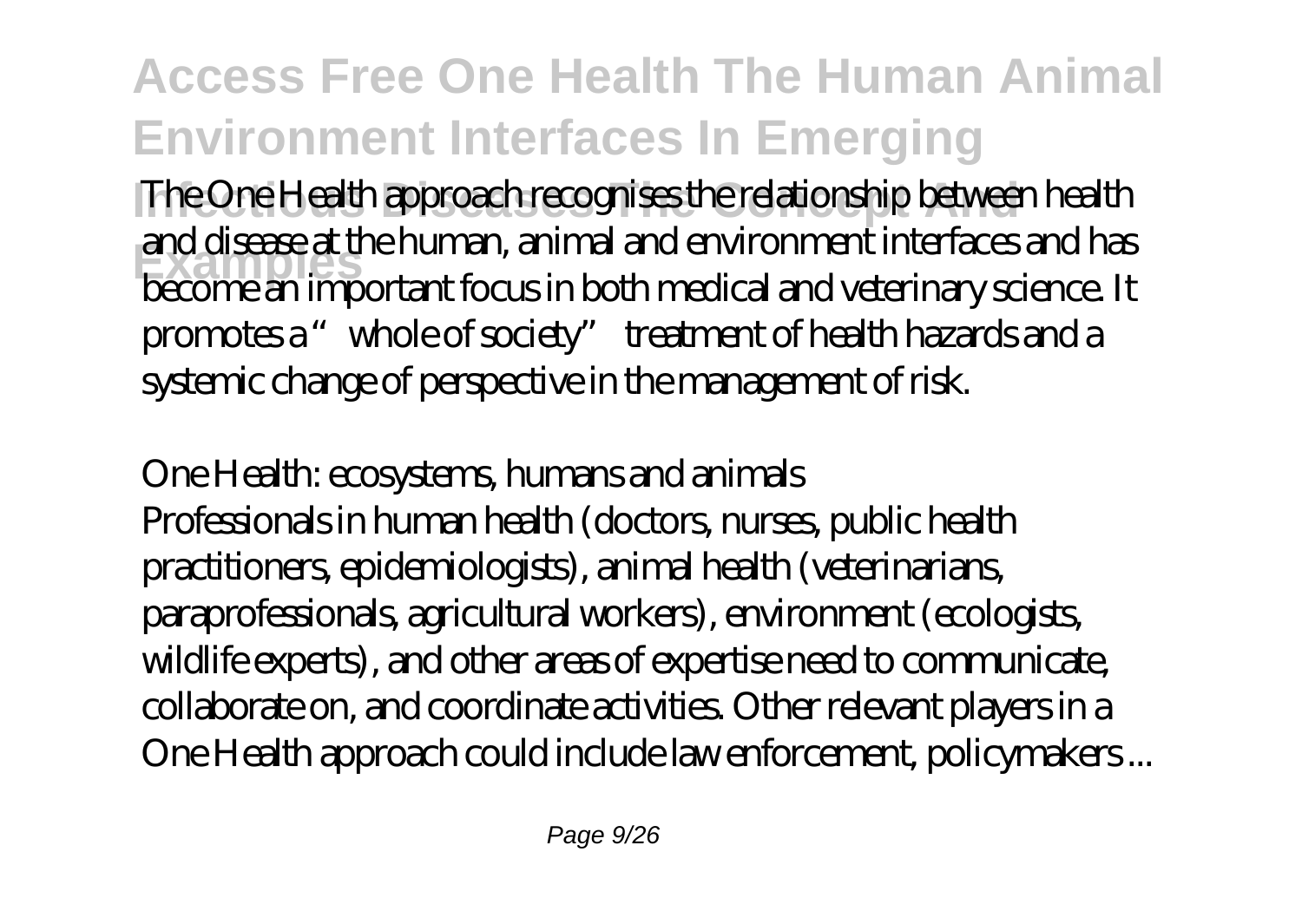**Access Free One Health The Human Animal Environment Interfaces In Emerging Independing Discussion Concept And Examples** health necessitate a systems approach to One Health. This approach The inextricable links between human, animal, and environmental acknowledges that health and disease occur within complex molecular, biological, ecological, economic, social, policy, and political systems.

Environment: the neglected component of the One Health ... One Health: The Human-Animal-Environment Interfaces in Emerging Infectious Diseases: Food Safety and Security, and International and National Plans for ... in Microbiology and Immunology Book 366) eBook: John S. Mackenzie, Martyn Jeggo, Peter Daszak, Juergen A. Richt: Amazon.co.uk: Kindle Store

One Health: The Human-Animal-Environment Interfaces in ... Page 10/26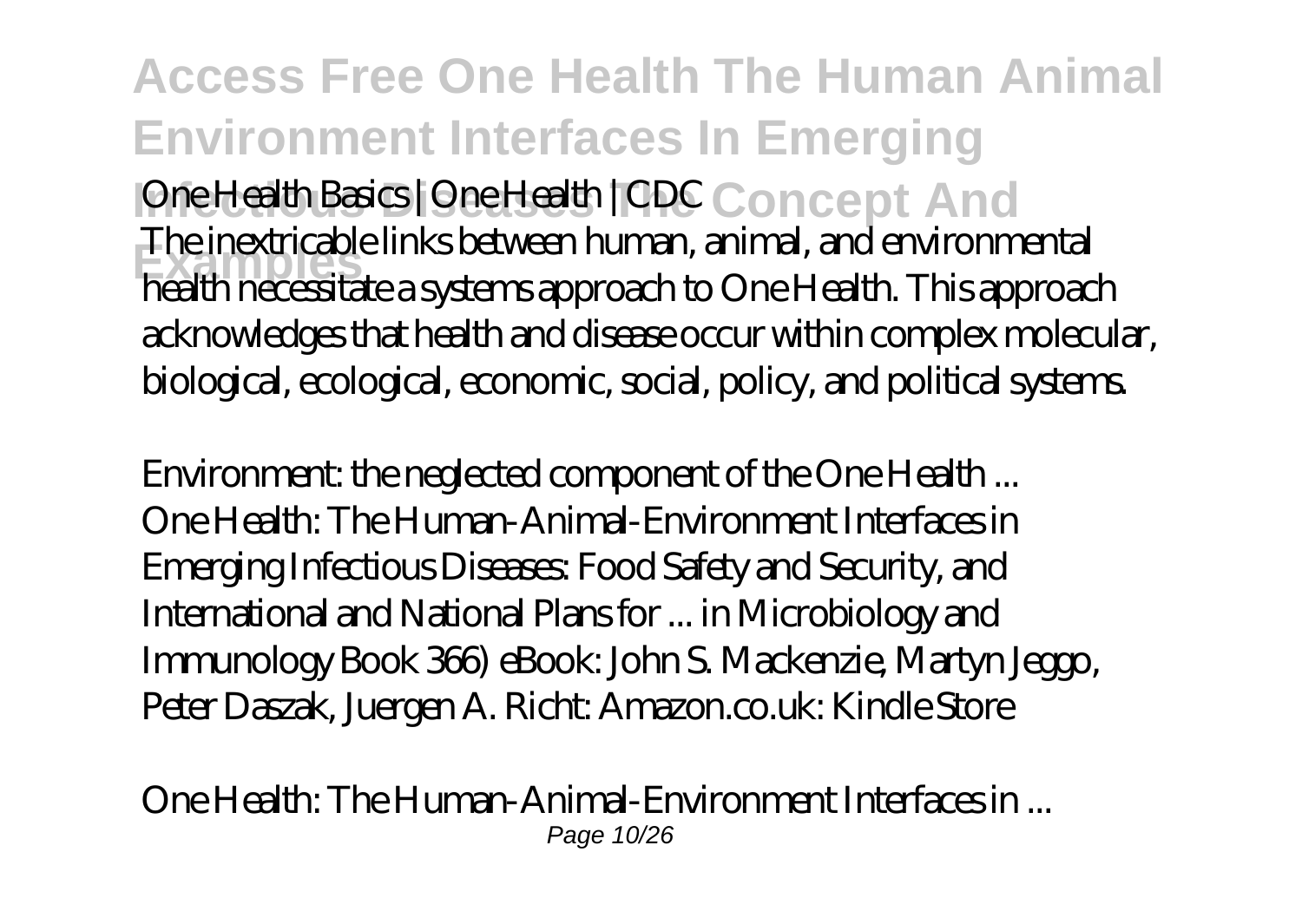**Access Free One Health The Human Animal Environment Interfaces In Emerging** What is One Health? It is estimated that 60% of recently emerging **Examples** from animals [1–4]. The increasing pressures of zoonoses, which are human diseases, including HIV-1 and pandemic influenza, originate infectious diseases of animals that can be naturally transmitted to humans, have their roots in many causes.

One Health: Addressing Global Challenges at the Nexus of ... More recently, the concept of 'One Welfare' has emerged, emphasising the connections between animal welfare, human wellbeing, conservation and the environment. Integrating 'One Welfare' with 'One World, One Health' helps strengthen and better integrate stakeholder liaison by capturing all relevant issues involving animals and our society in a holistic way.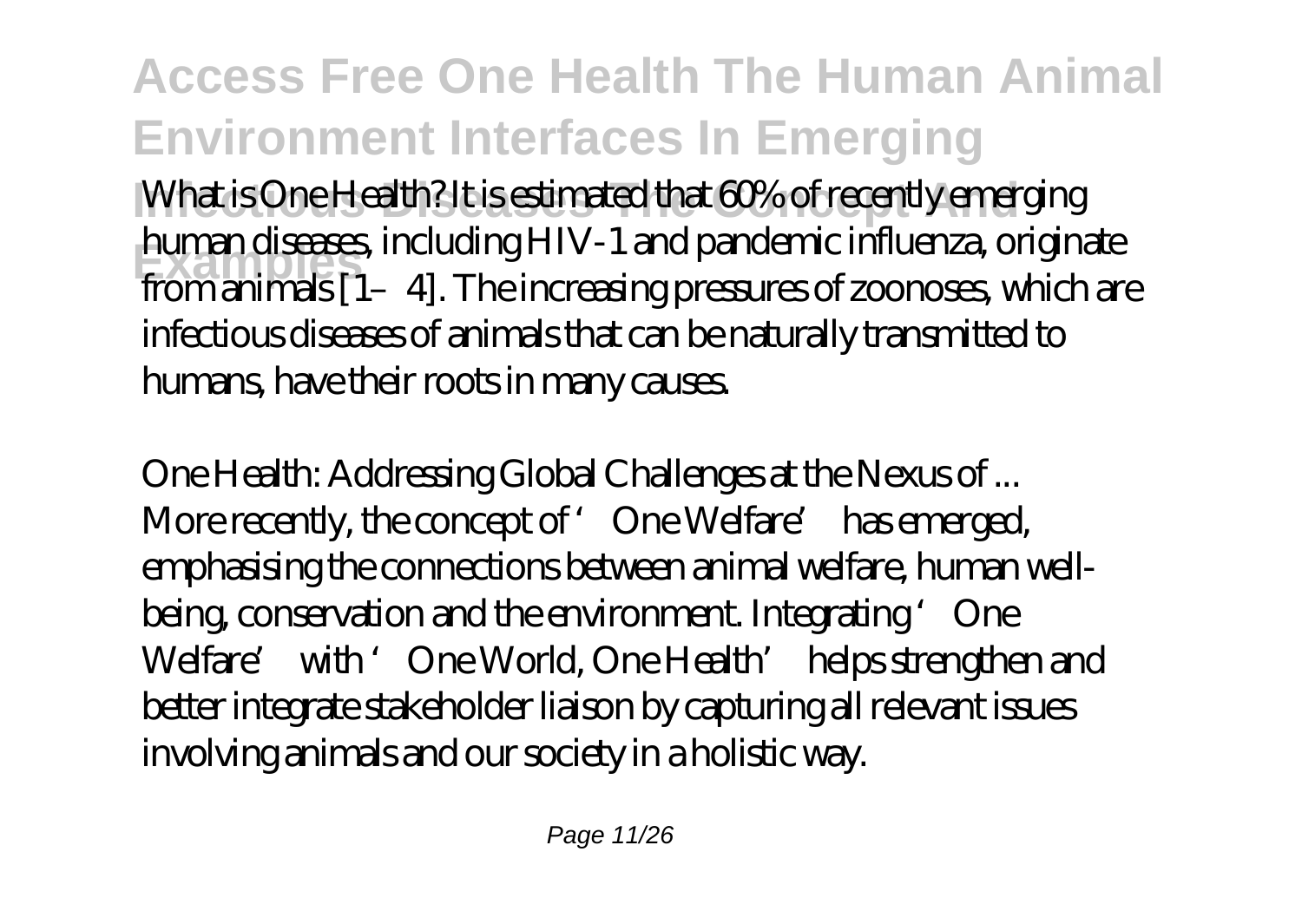**Access Free One Health The Human Animal Environment Interfaces In Emerging** One health, one welfare | Veterinary Practice <sub>1 CC</sub> pt And **Examples** closely connected to the health of animals and our shared One Health is an approach that recognizes that the health of people is environment. This isn't a new concept, but it has become more important in recent years. 2019 Student's Description

What is One Health? - One Health Commission Wild animals and livestock are directly relevant to humans' ability to eat, make a living and prosper. In turn, intact ecosystems and species diversity contribute to clean air, clean water and...

One Health: human, animal and environmental health form ... The areas of work in which a One Health approach is particularly relevant include food safety, the control of zoonoses (diseases that can Page 12/26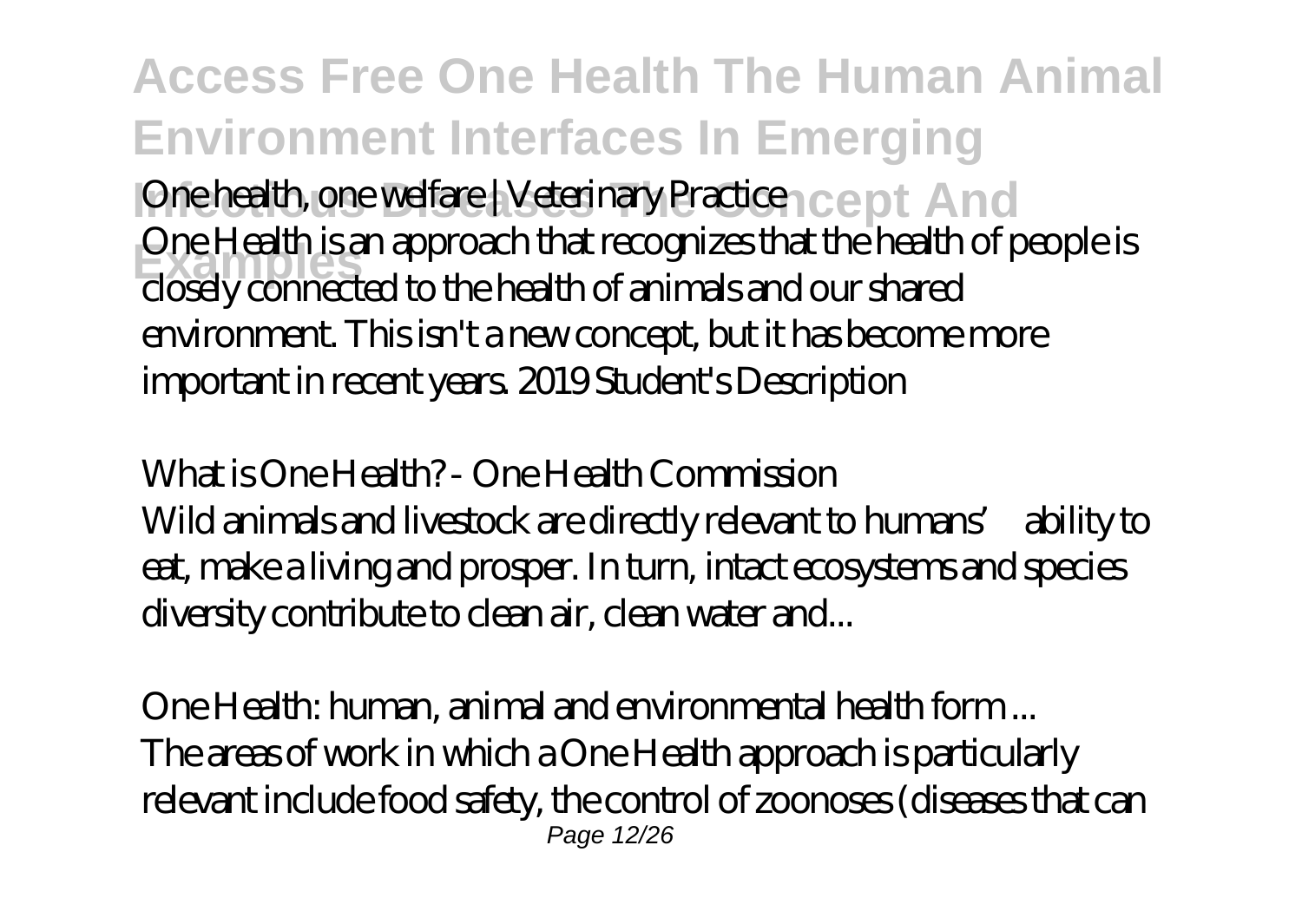**Access Free One Health The Human Animal Environment Interfaces In Emerging Infectious Diseases Andrew Spread between animals and humans, such as flu, rabies and Rift Valley Examples** after being exposed to antibiotics and become more difficult to treat). Fever), and combatting antibiotic resistance (when bacteria change

One Health

The Onehealth research group was founded with the objective of using research to support better decision-making in health policy. Onehealth group researchers are a range of junior expertise—including the health (human and animal), environmental science, and statistics—to conduct actionable, policy-oriented research based on onehealth concept.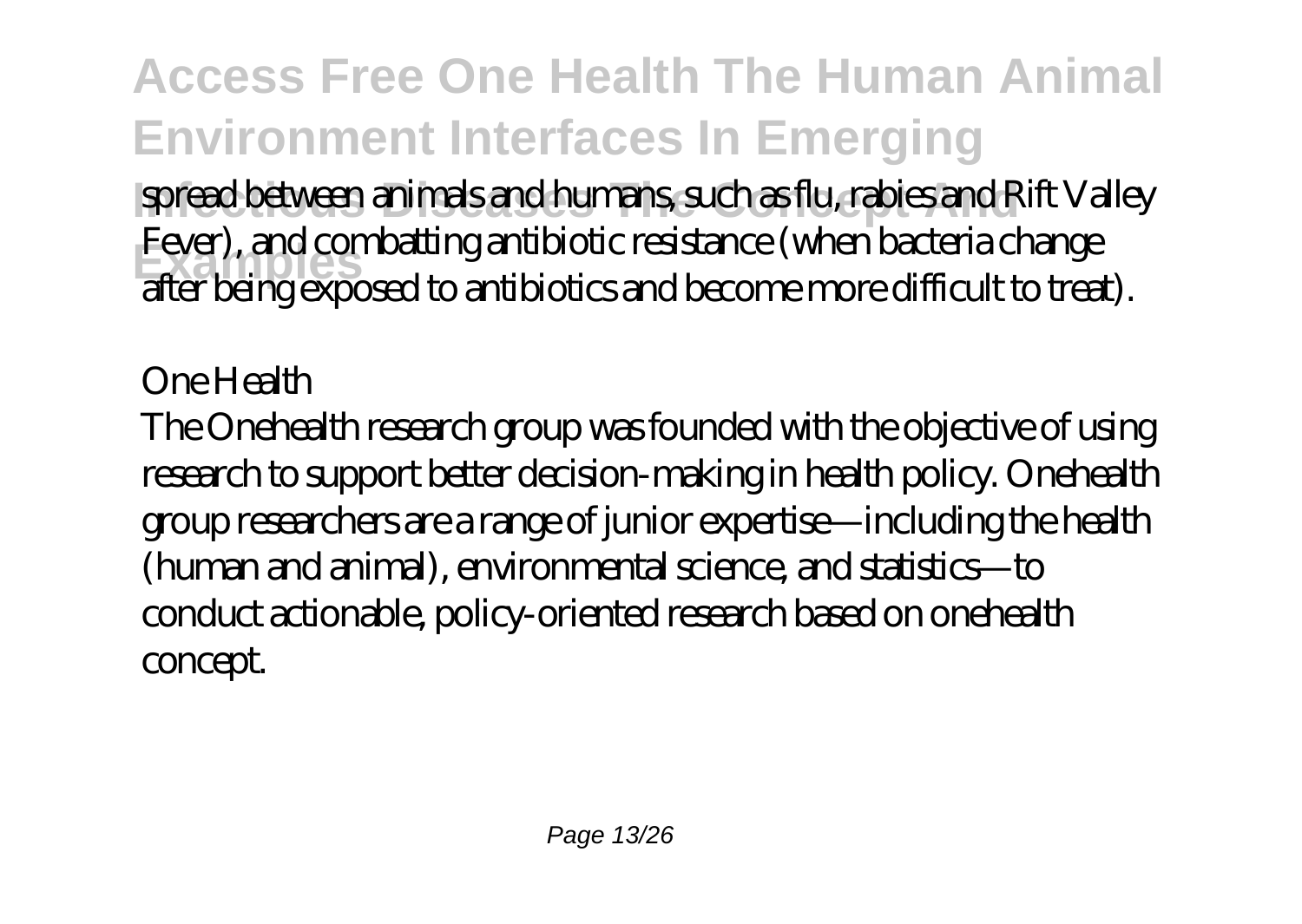One Health is an emerging concept that aims to bring together human, **Examples** for disease detection and prevention is difficult because traditional animal, and environmental health. Achieving harmonized approaches boundaries of medical and veterinary practice must be crossed. In the 19th and early 20th centuries this was not the case—then researchers like Louis Pasteur and Robert Koch and physicians like William Osler and Rudolph Virchow crossed the boundaries between animal and human health. More recently Calvin Schwabe revised the concept of One Medicine. This was critical for the advancement of the field of epidemiology, especially as applied to zoonotic diseases. The future of One Health is at a crossroads with a need to more clearly define its boundaries and demonstrate its benefits. Interestingly the greatest acceptance of One Health is seen in the developing world where it is having significant impacts on control of infectious diseases. Page 14/26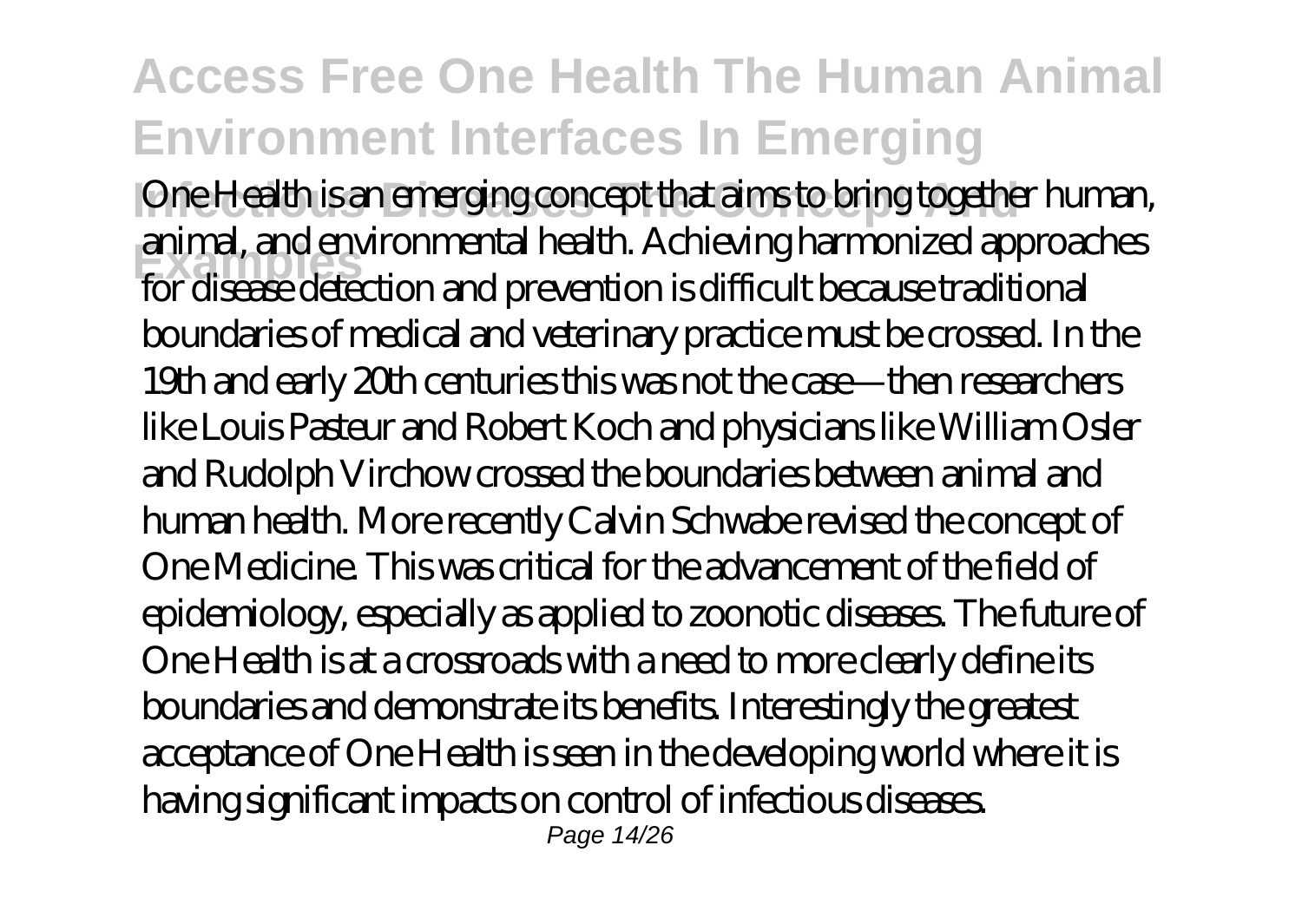**Access Free One Health The Human Animal Environment Interfaces In Emerging Infectious Diseases The Concept And Examples** Emerging infectious diseases are often due to environmental disruption, which exposes microbes to a different niche that selects for new virulence traits and facilitates transmission between animals and humans. Thus, health of humans also depends upon health of animals and the environment – a concept called One Health. This book presents core concepts, compelling evidence, successful applications, and remaining challenges of One Health approaches to thwarting the threat of emerging infectious disease. Written by scientists working in the field, this book will provide a series of "stories" about how disruption of the environment and transmission from animal hosts is responsible for emerging human and animal diseases. Explains the concept of One Health and the history of the One Health paradigm shift. Traces the emergence of devastating new diseases in both animals Page 15/26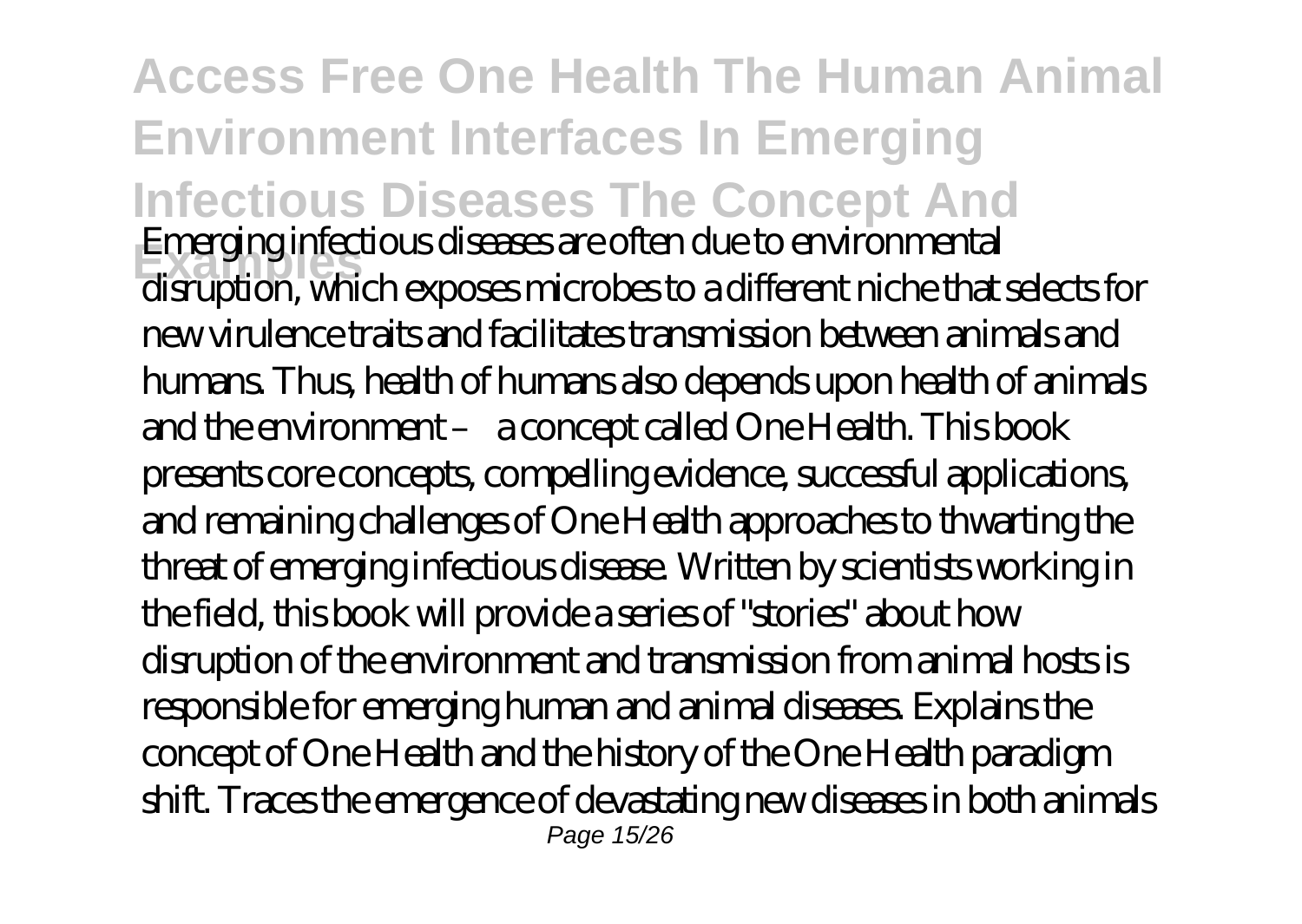**Access Free One Health The Human Animal Environment Interfaces In Emerging** Infectious Diseases Dispositions of notable, new zoonoses, **Examples** salmonella. Links several epidemic zoonoses with the environmental including West Nile virus, hantavirus, Lyme disease, SARS, and factors that promote them. Offers insight into the mechanisms of microbial evolution toward pathogenicity. Discusses the many causes behind the emergence of antibiotic resistance. Presents new technologies and approaches for public health disease surveillance. Offers political and bureaucratic strategies for promoting the global acceptance of One Health.

Human-Animal Medicine is an innovative reference exploring the unprecedented convergence of human, animal, and environmental Page 16/26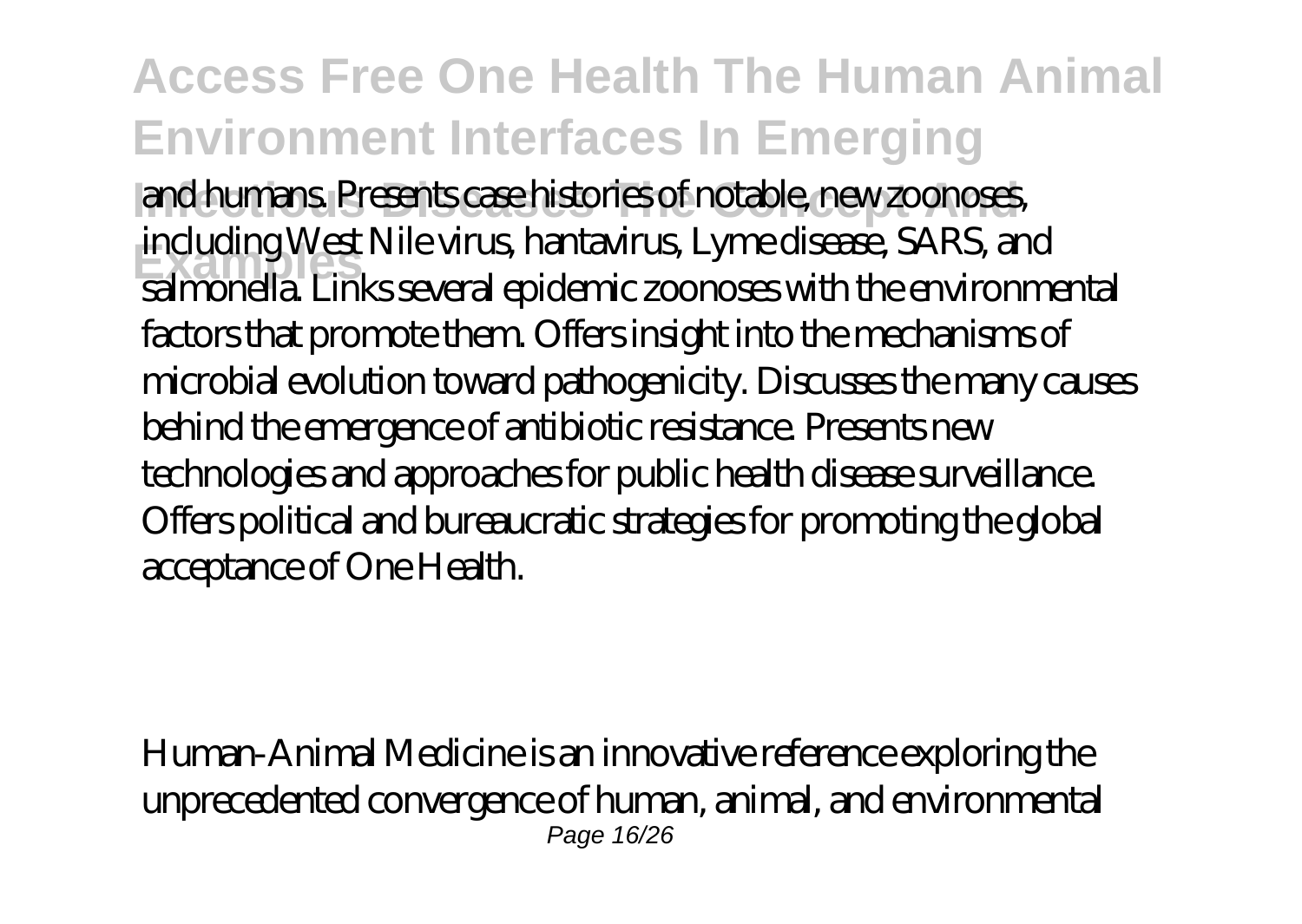#### **Access Free One Health The Human Animal Environment Interfaces In Emerging** health, triggering global pandemics and requiring new clinical **Examples** communication and cooperation between human health care paradigms. The "One Health" approach calls for greater providers, public health professionals, and veterinarians to better address vital issues of emerging diseases and environmental change. This incredibly timely book provides, for the first time, practical guidelines for "One Health" collaborations in a wide range of clinical human-animal health issues, including the H1N1 virus, zoonotic diseases, the human-animal bond, animal allergy, bites and stings, and animals as "sentinels" for toxic environmental health hazards. UNIQUE! For each condition, specific steps human health care providers, veterinarians, and public health professionals must take to prevent and manage disease. UNIQUE! Comparative tables of disease signs, diagnosis and treatment in humans and animals for easy Page 17/26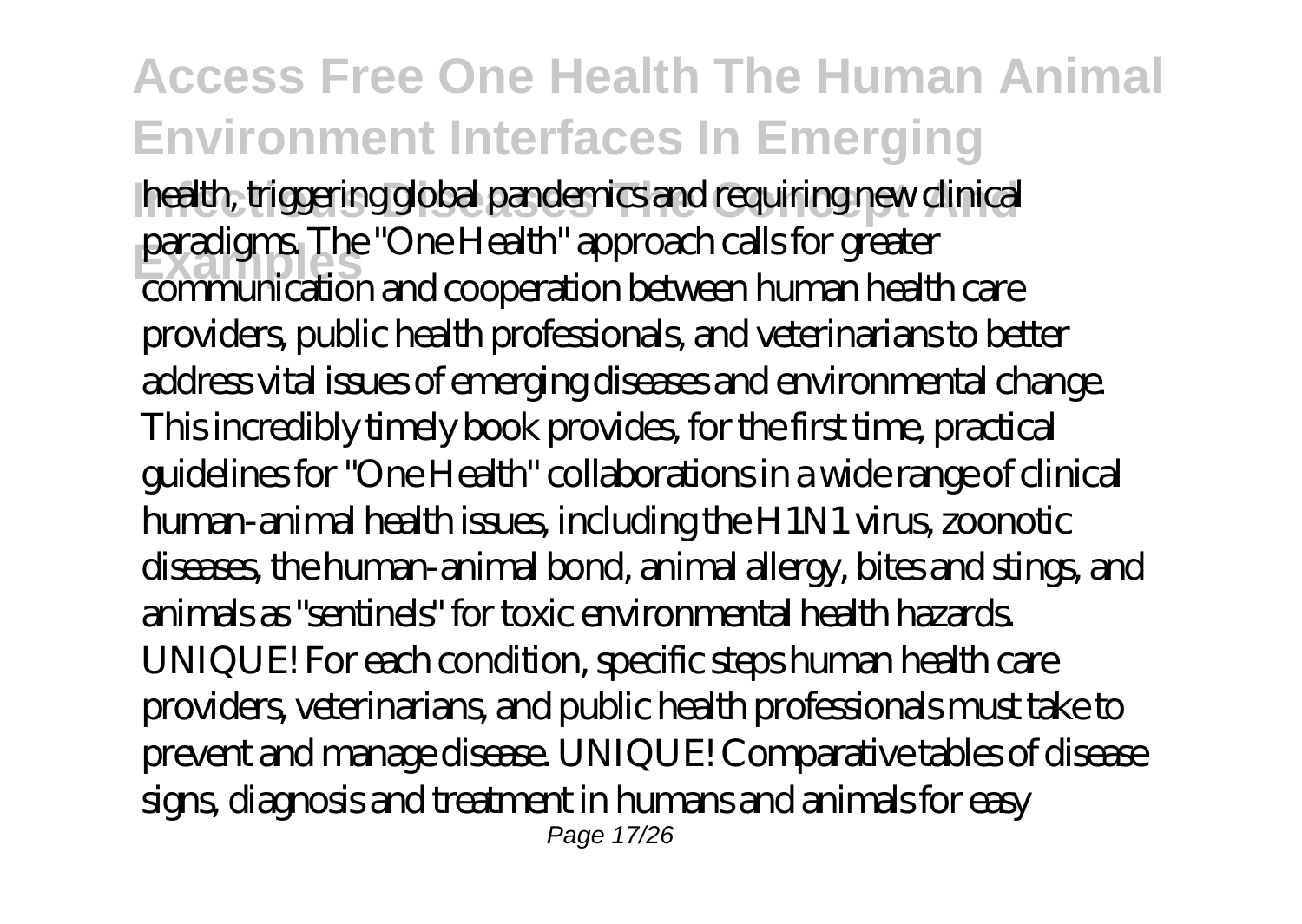**Access Free One Health The Human Animal Environment Interfaces In Emerging** reference. UNIQUE! Guidelines to detect and improve environmental **Examples** health guidelines for preventive care of animal workers including factors affecting the health of humans and animals. Occupational veterinary personnel, farmers, pet store employees, and zoo workers. Treatment of emerging disease issues including zoonoses, H1N1 virus, harmful algae blooms, and animal-related pesticides UNIQUE! Sample protocols facilitate professional communication between veterinarians, human health clinicians, and public health professionals. Legal and ethical aspects of "One Health" that human health providers and veterinarians need to know.

One Health, the concept of combined veterinary and human health, has now expanded beyond emerging infectious diseases and zoonoses to incorporate a wider suite of health issues. Retaining its Page 18/26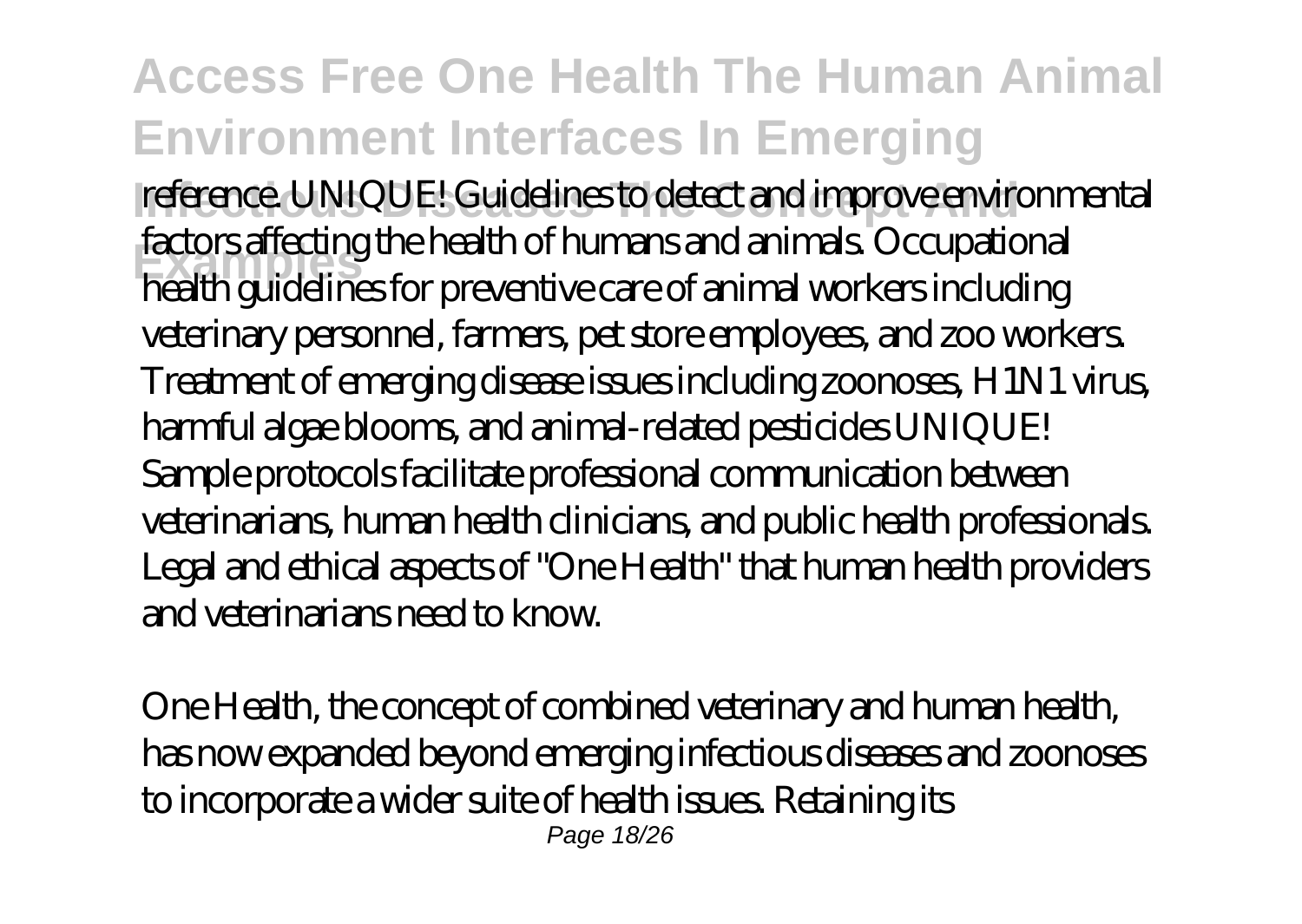interdisciplinary focus which combines theory with practice, this new **Examples** world issues such as sanitation, economics, food security and edition illustrates the contribution of One Health collaborations to realvaccination programmes. It includes more non-infectious disease issues and climate change discussion alongside revised case studies and expanded methodology chapters to draw out implications for practice. Promoting an action-based, solutions-oriented approach, One Health: The Theory and Practice of Integrated Health Approaches highlights the lessons learned for both human and animal health professionals and students.

One Health: Challenges for the 21st Century is a transdisciplinary approach to health, considering the interdependency of human, animal, and environmental health. This approach to health promotion Page 19/26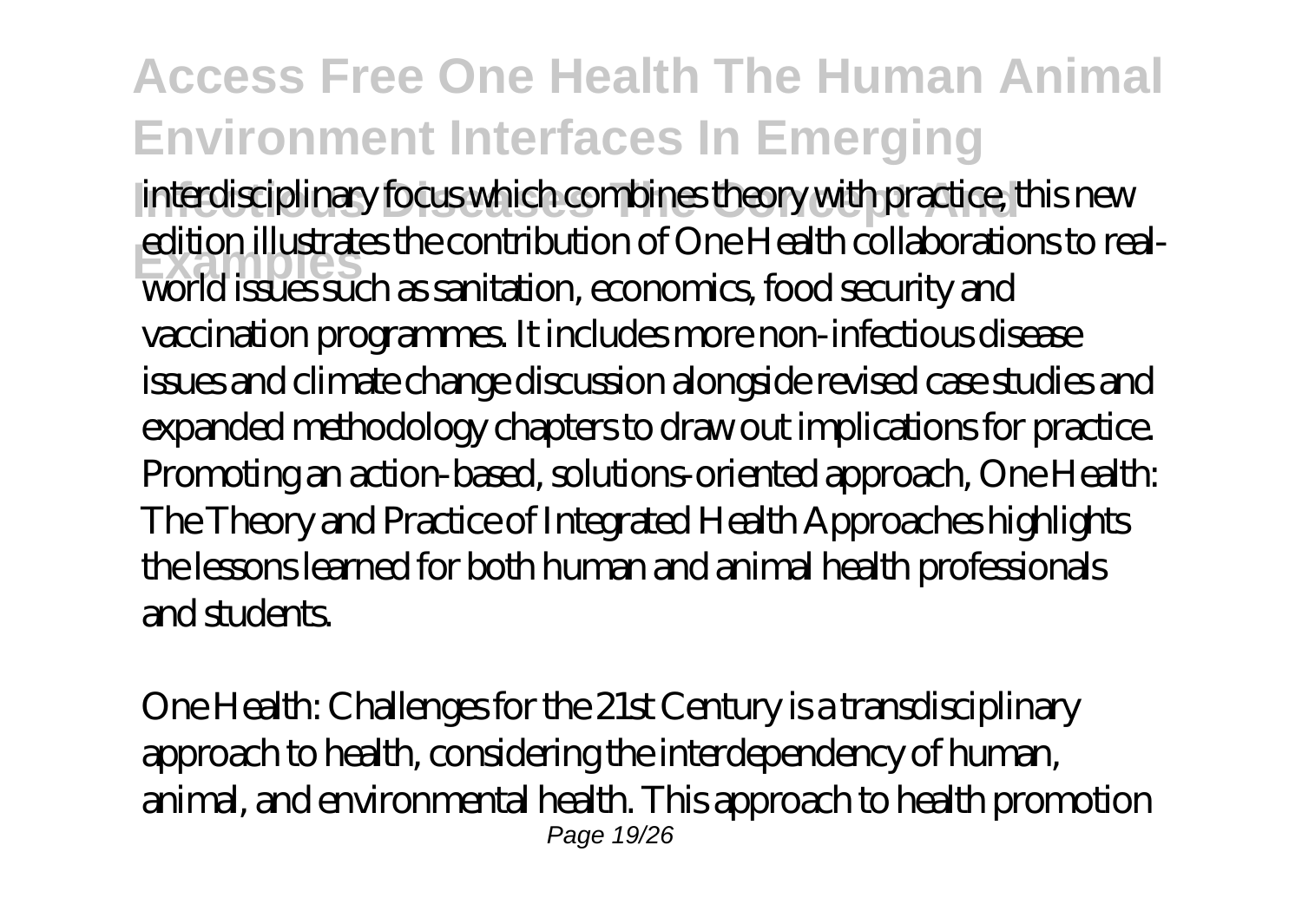#### **Access Free One Health The Human Animal Environment Interfaces In Emerging Infectious Diseases The Concept And** and disease prevention calls for integrative and interdisciplinary **Examples** this book introduces core concepts of the One Health approach by cooperation. From zoonotic diseases to environmental degradation, presenting focal key challenges. The objective of this book is not centered solely on epidemiologic interactions of infectious diseases but also on the environmental and ecological implications of current major threats. Written by international experts, the ten chapters provide a comprehensive approach consisting of core concepts, practical examples, and applications that align with key challenges to public health. Therefore, this book is a valuable resource for public health professionals, veterinarians, physicians, environmental researchers, policymakers, and other professionals who seek to understand the overarching complexities of health. Examines the interconnection between humans, animals and the environment and how those Page 20/26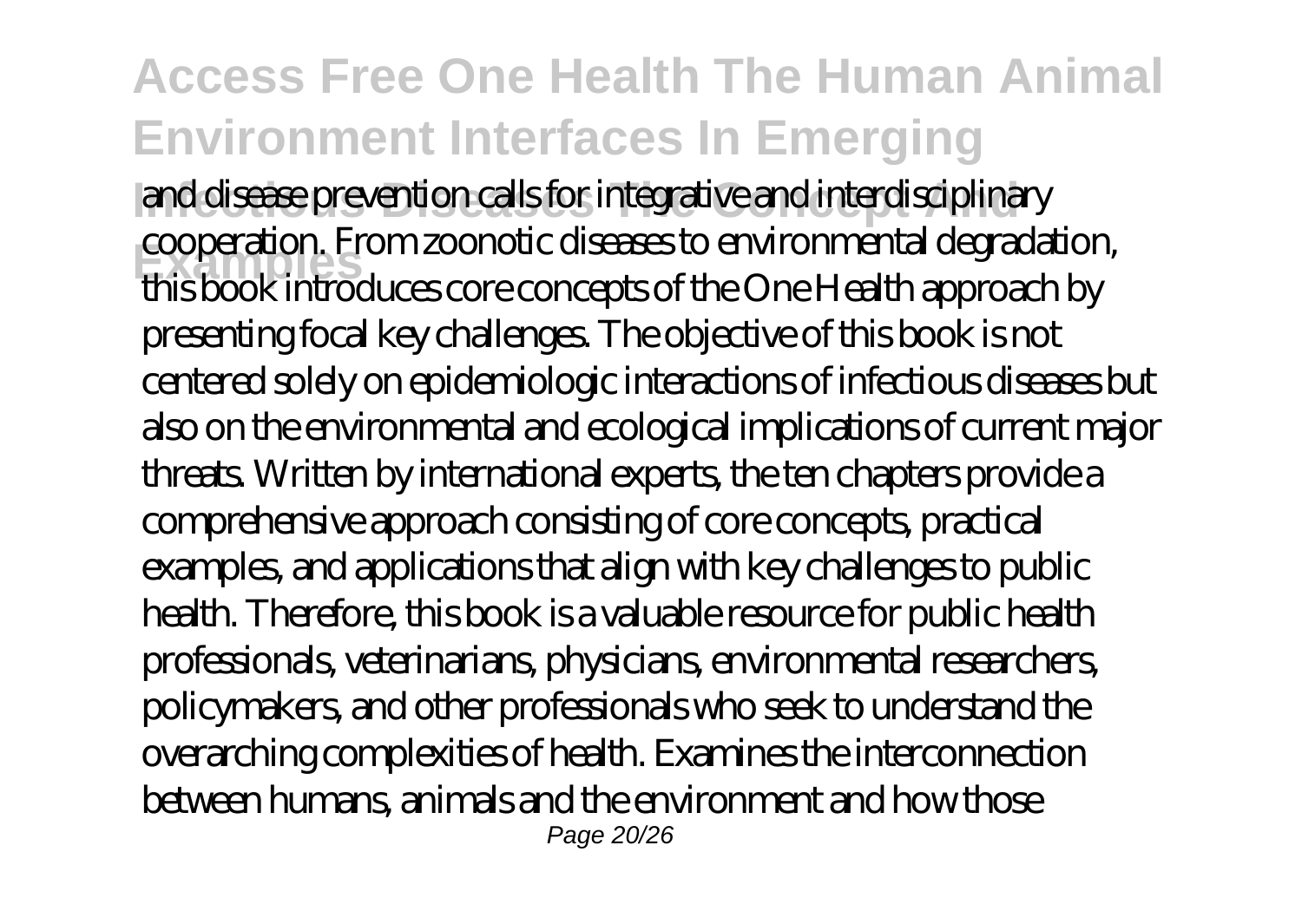relationships impact prevention, early detection, containment, and **Examples** coverage of the One Health concept, application to key public health response to public health risks Offers concise and comprehensive challenges, and current and future developments Presents insights from an interdisciplinary group of international experts, containing examples to illustrate One Health framework and issues

This book is open access under a CC BY 4.0 license. This book breaks new ground by situating animals and their diseases at the very heart of modern medicine. In demonstrating their historical significance as subjects and shapers of medicine, it offers important insights into past animal lives, and reveals that what we think of as 'human' medicine was in fact deeply zoological. Each chapter analyses an important episode in which animals changed and were changed by medicine. Page 21/26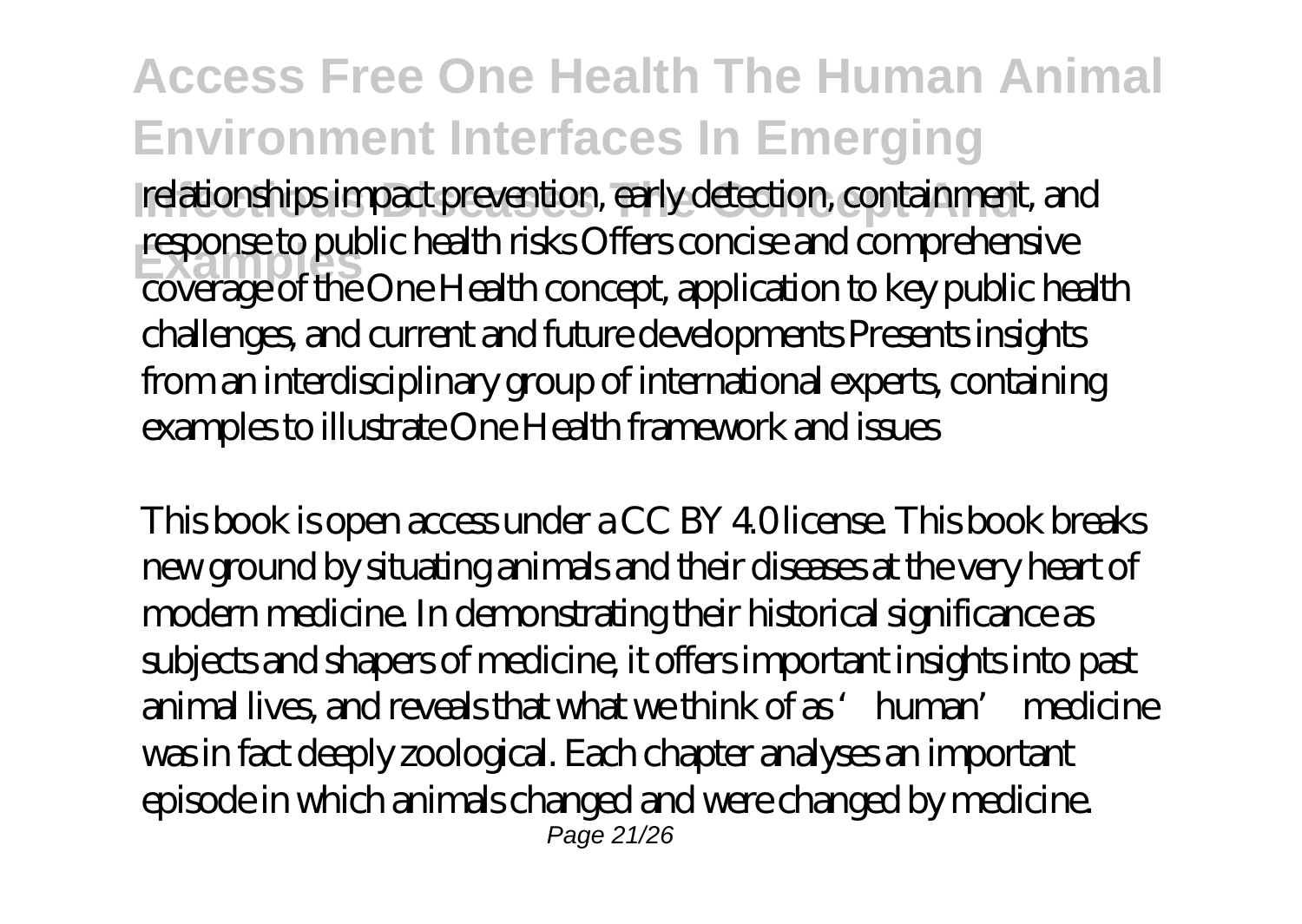**Ranging across the animal inhabitants of Britain's szoos, sick sheep on Examples** tapeworms of California and Beirut, they illuminate the multi-species Scottish farms, unproductive livestock in developing countries, and the dimensions of modern medicine and its rich historical connections with biology, zoology, agriculture and veterinary medicine. The modern movement for One Health – whose history is also analyzed – is therefore revealed as just the latest attempt to improve health by working across species and disciplines. This book will appeal to historians of animals, science and medicine, to those involved in the promotion and practice of One Health today.

This book provides readers with information on the factors underlying the emergence of infectious diseases originating in animals and spreading to people. The One Health concept recognizes the Page 22/26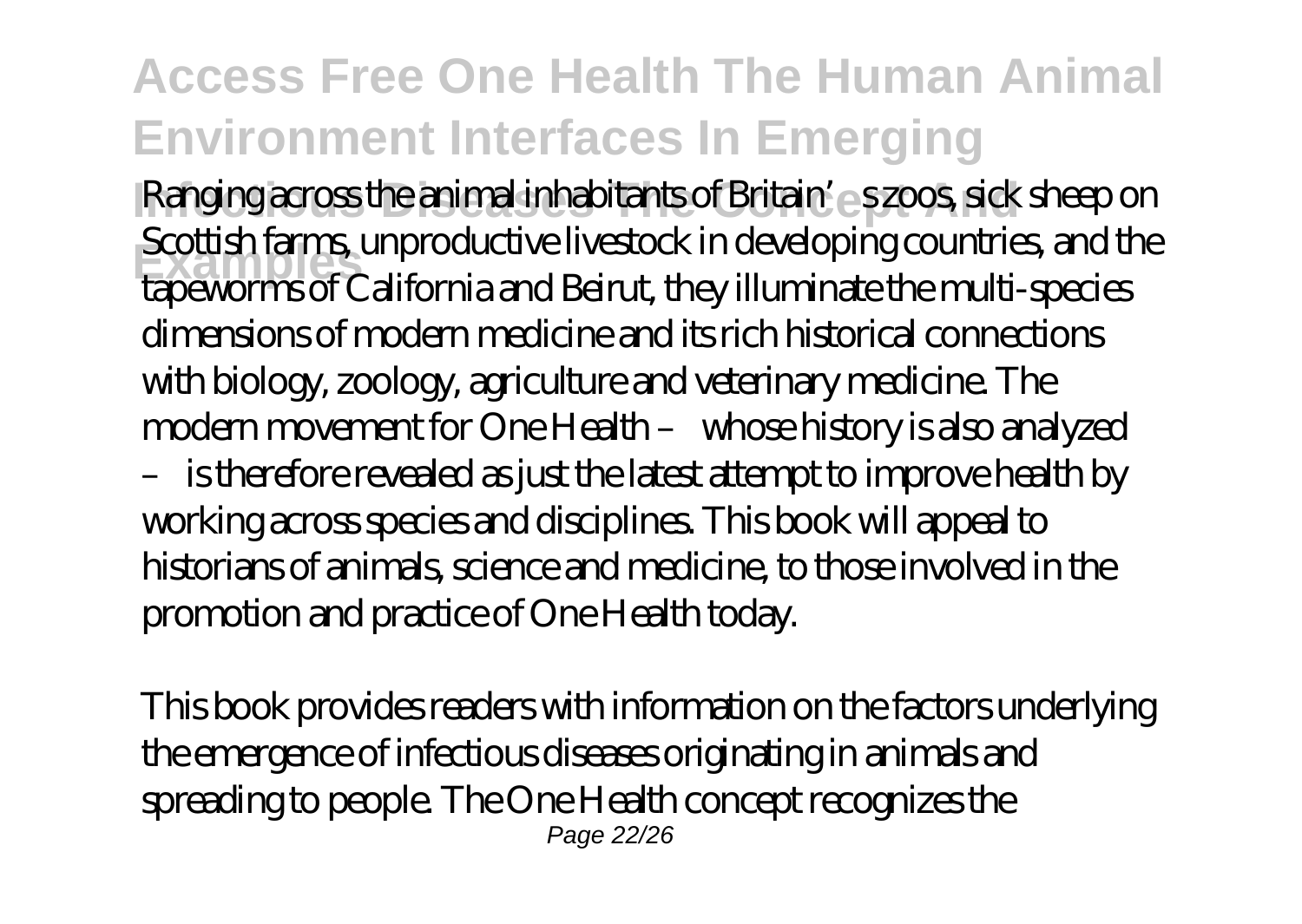#### **Access Free One Health The Human Animal Environment Interfaces In Emerging Infectious Diseases The Concept And** important links between human, animal, and environmental health **Examples** prevention. The essential premise of the One Health concept is to and provides an important strategy in epidemic mitigation and break down the silos among the different health professions and promote transdisciplinary collaborations. These concepts are illustrated with in-depth analyses of specific zoonotic agents and with examples of the successes and challenges associated with implementing One Health. The book also highlights some of the challenges societies face in confronting several specific zoonotic diseases. A chapter is included on comparative medicine to demonstrate the broad scope of the One Health concept. Edited by a team including the One Health Initiative pro bono members, the book is dedicated to those studying zoonotic diseases and comparative medicine in both human and veterinary medicine, to those involved in the prevention and control of Page 23/26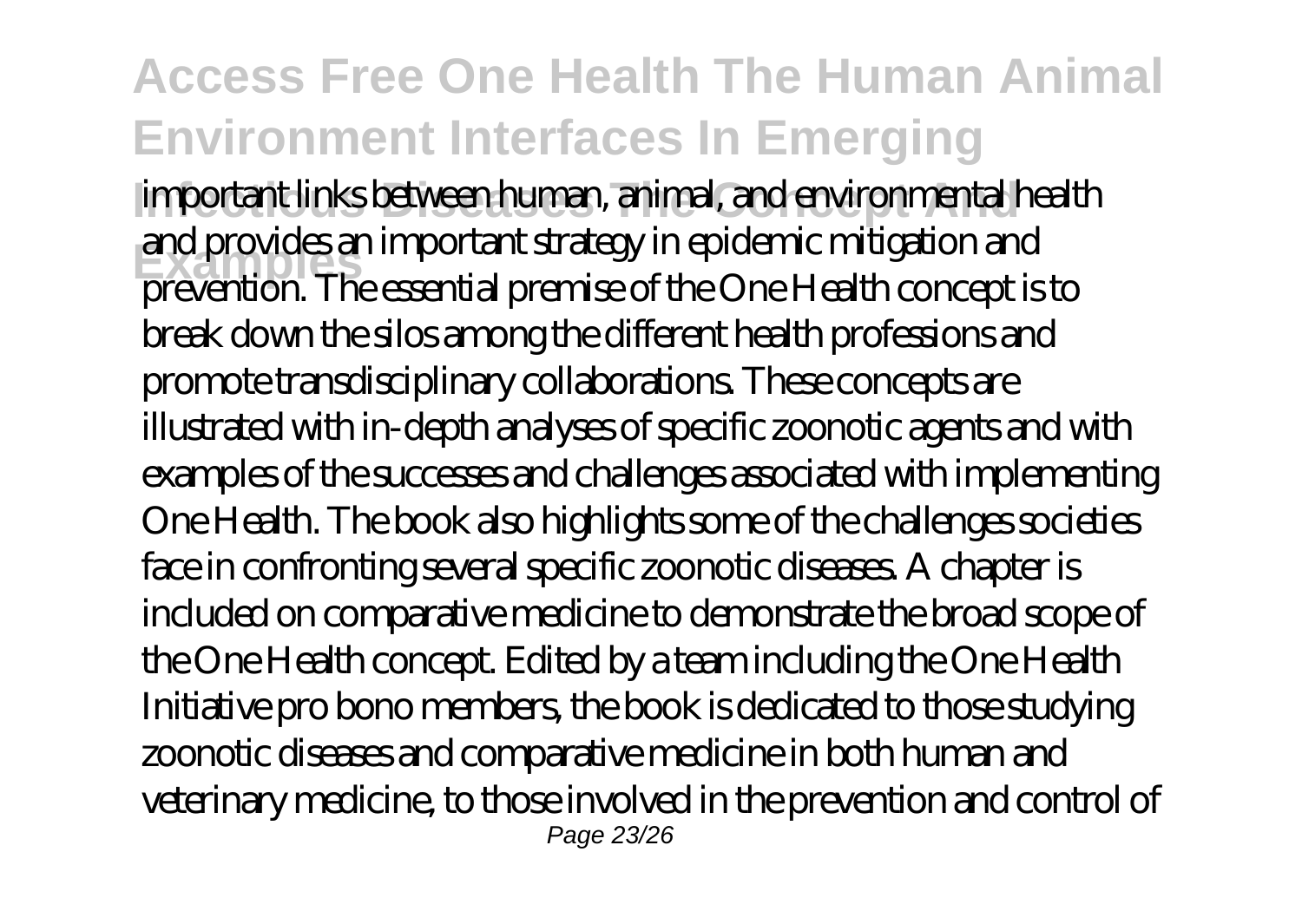#### **Access Free One Health The Human Animal Environment Interfaces In Emerging** zoonotic infections and to those in the general public interested in the **Examples** visionary field of One Health.

Introduction to One Health: An Interdisciplinary Approach to Planetary Health offers an accessible, readable introduction to the burgeoning field of One Health. Provides a thorough introduction to the who, what, where, when, why, and how of One Health Presents an overview of the One Health movement viewed through the perspective of different disciplines Encompasses disease ecology, conservation, and veterinary and human medicine Includes interviews from persons across disciplines important for the success of One Health Includes case studies in each chapter to demonstrate real-world applications

Many factors have changed interactions between people, animals, and Page 24/26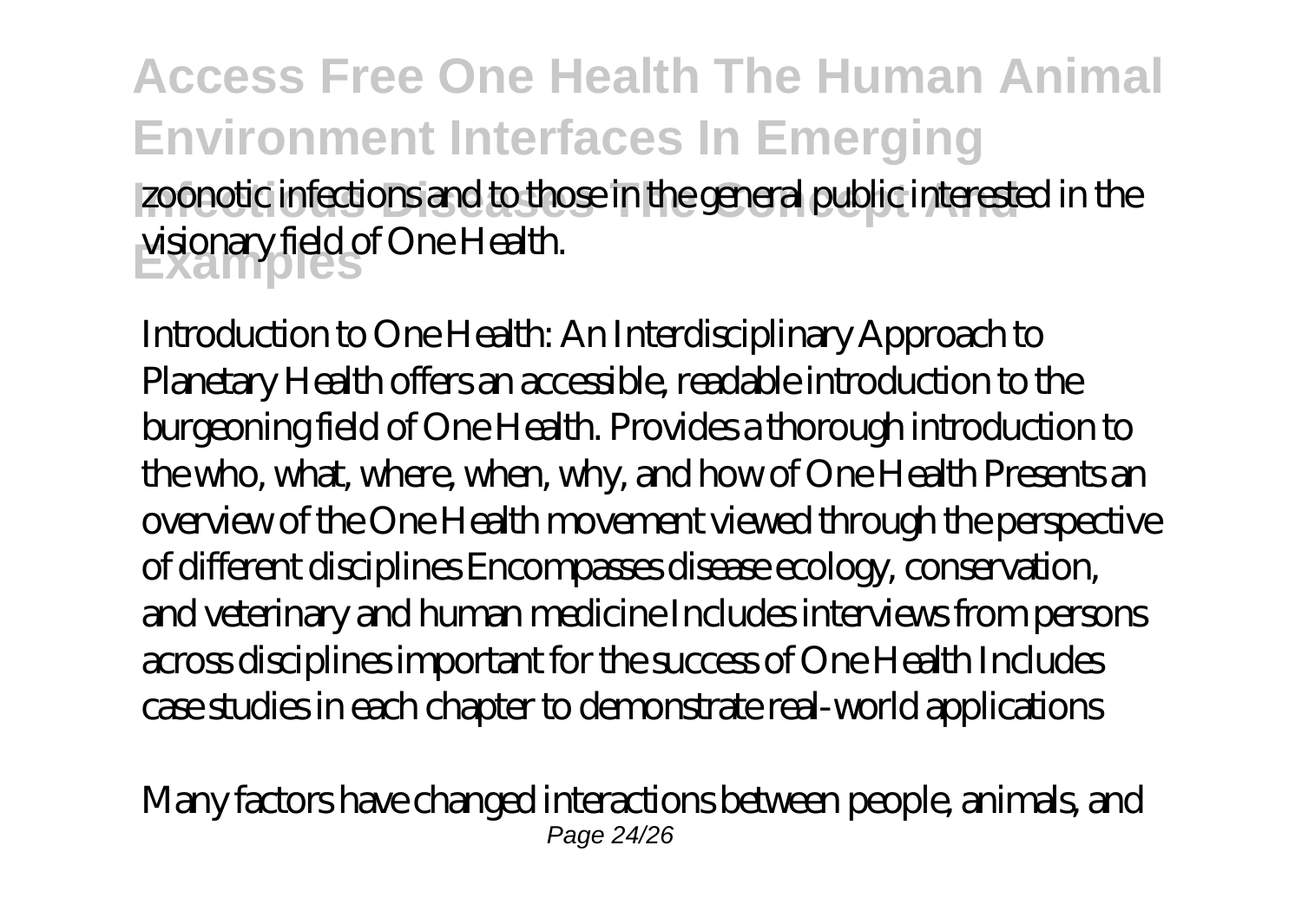**Infectious Diseases** our environment including the emergence and reemergence of diseases **Examples** one health, which relates the close interactions between people, such as swine flu, rabies, and diphtheria. By practicing the concept of animals, and our environment to overall health, a solution for global wellbeing can be found. Global Applications of One Health Practice and Care provides in-depth research on the concept of one health and the ability to achieve universal health by connecting human health with animal health and a safe environment. Featuring coverage on a broad range of topics such as holism health, drug resistance, and parasitic zoonoses, this book is ideally designed for policy planners, program managers, public health practitioners, animal health specialists, environmentalists, researchers, and academicians seeking current research on achieving better public health outcomes.